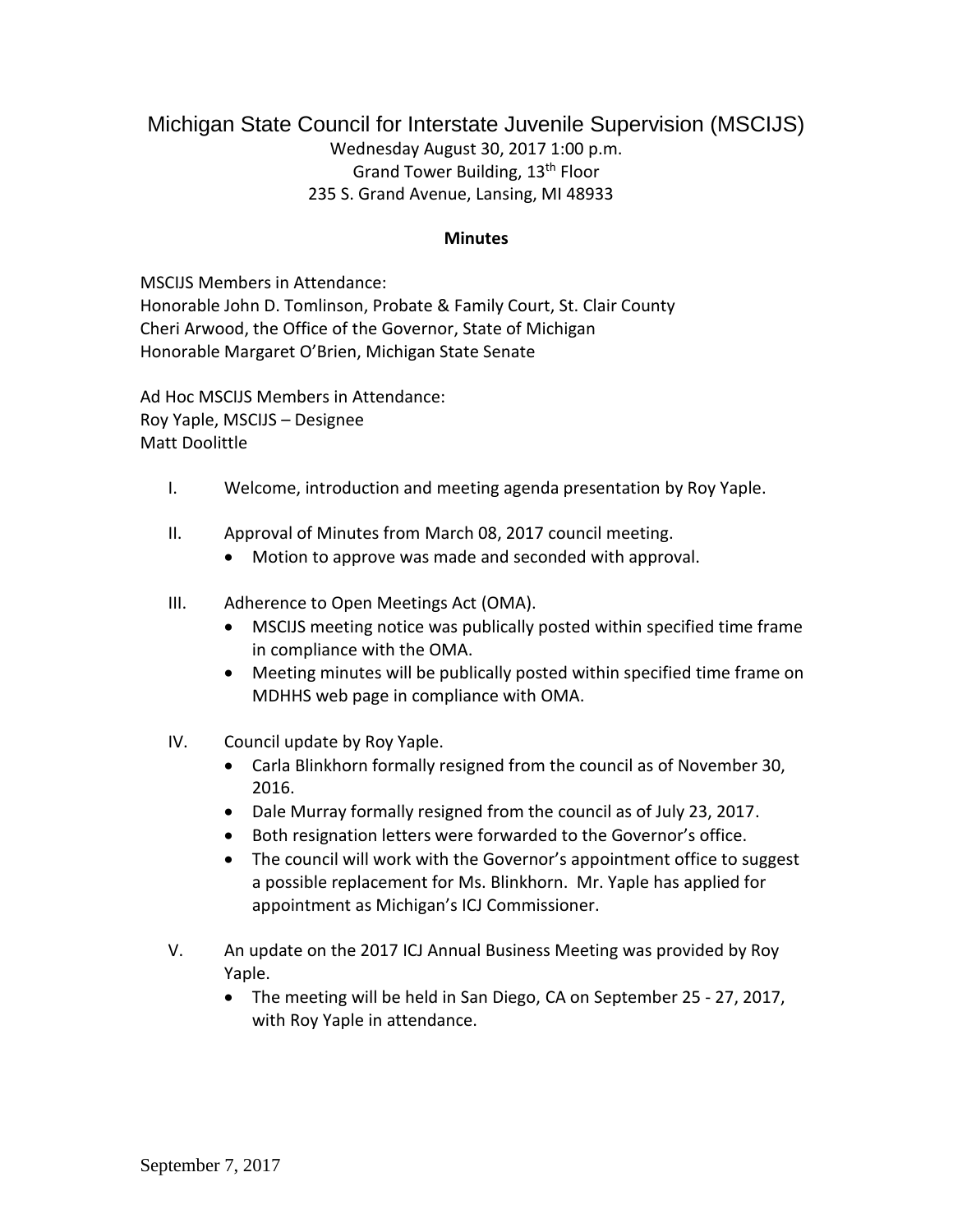- VI. Office of Auditor General (OAG) interstate audit update by Roy Yaple.
	- The audit process is continuing with work on finalizing draft findings.
	- MDHHS is currently waiting on a final report from the OAG regarding findings.
	- Questions at the end of the update included:
		- i. Were preliminary findings shared with MDHHS?
		- ii. Did the audit reveal anything concerning?

Follow-up discussion revealed that, although preliminary findings were shared with MDHHS, details are confidential and cannot be discussed at this time.

- VII. Presentation of the ICJ rule proposals for September Annual Business Meeting by Roy Yaple.
	- Rule proposals have been released by National ICJ to the public.
	- Many proposals involve the reorganization of existing rules and/or the rewording of current rule language.
	- Three proposals directly affect the transfer of supervision process, specifically relating to supervision during the home study process.
	- Proposals would make the receiving state responsible for supervision as soon as the referral has been submitted.
	- Questions at the end of the presentation included:
		- i. How many states receive more ICJ cases then they send out?
		- ii. In Rule 4-103, do the proposed language changes create a discrepancy in section B and D?
		- iii. Are proposed changes regarding the transfer process coming from a specific region and not the Rules Committee?
		- iv. Does Michigan statute cover rules changes enacted after the Statute?

Follow-up discussion revealed that it is not readily known how many states receive more incoming cases than they send out. This information could be tracked and reviewed at a later date, if desired. After discussion about Rule 4-103, it was decided that the wording within the proposed changes could be clearer but a conflict does not exist in section B and D. The proposed changes regarding the supervision transfer process are indeed coming from a specific region and were not recommended for approval by the ICJ Rules Committee. Roy Yaple will send the council an update after attending the Annual Meeting to inform members of the results of the proposed rule changes. A review of the Michigan statute revealed that the language includes provisions for rule changes enacted after the statute.